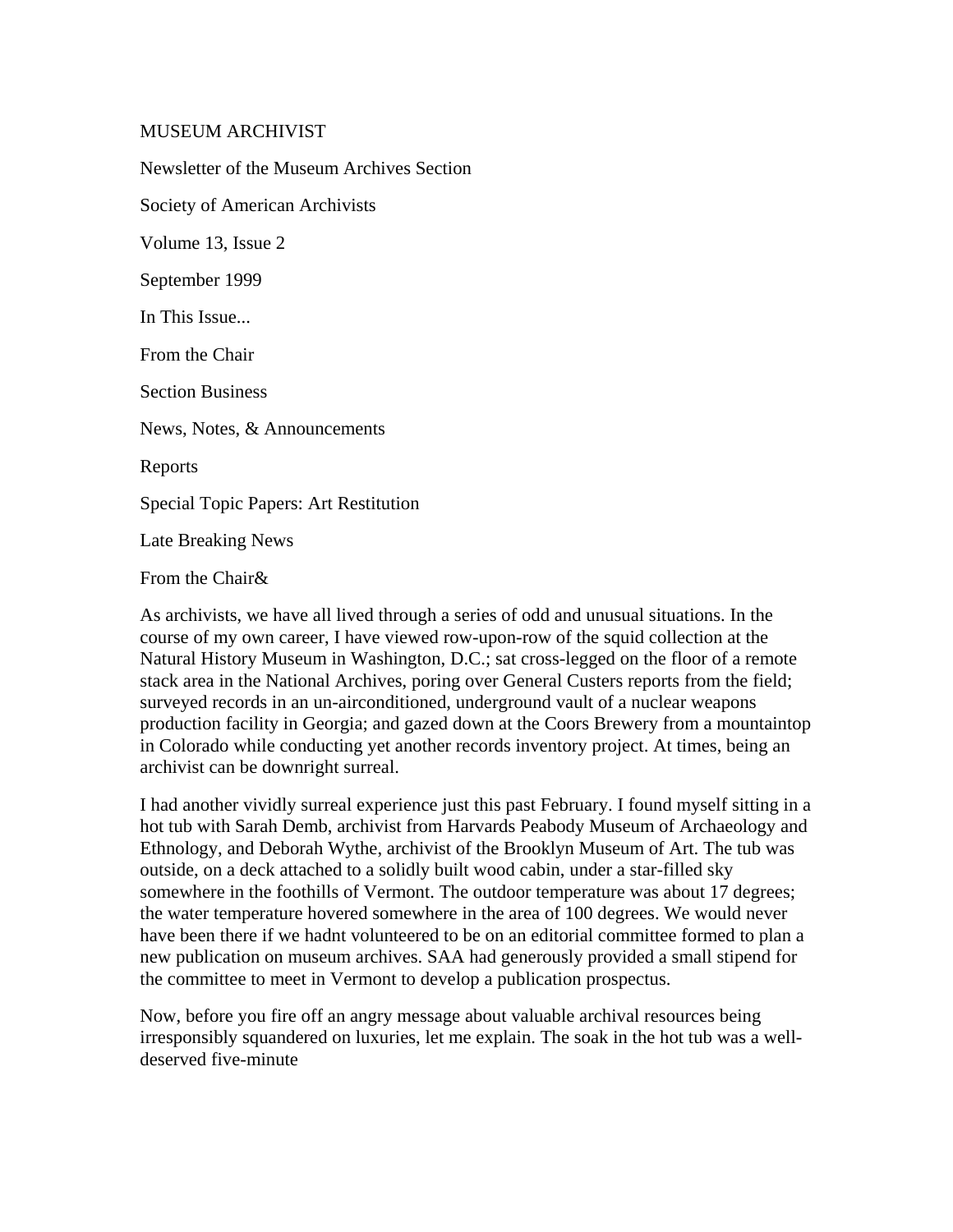interval embedded at the end of an intense, extremely verbal weekend (we were still muttering vaguely about EAD and electronic records access as we stepped into the steaming water). The tub--and the cabin itself--were provided gratis by Deb Wythes sister and brother-in-law, and we cooked all of our own meals (o.k., we did grab some soup and sandwiches at a diner up the road, but that was it). And, believe it or not, Vermont is centrally located for archivists traveling from Cleveland, Boston, and New York City.

Most importantly, in terms of our main purpose for being there--to hammer out a viable proposal--the trip was an unqualified success. The crisp, pine-scented air of Vermont must have been very conducive to clear thinking. I came back to Cleveland with my head full of ideas and a rough outline and frantically typed notes on my laptops hard drive. The committee submitted the final draft of the prospectus to SAAs Publications Board on March 1, 1999, and the board sent back its official endorsement before the end of the same month.

Essentially, we proposed to produce a publication that will be an informational manual directed towards new or non-archivists who are concerned with implementing an archival program in a museum. The publication will address each of the basic archival functions and problematic formats. At the same time, it will be written in language and include issues that are unique to museum archivists. It will therefore introduce archival basics to museum staff lacking archival training and alert experienced archivists new to the museum field to issues specific to museum archives. As agreed at the section meeting in Orlando, this publication will actually be an update of Bill Deisss Museum Archives: An Introduction, published by SAA in 1984 as part of the Basic Manual Series. In contrast to the 1984 manual, however, it will be an edited work that will show the variety of experiences and situations confronting museum archivists.

With our proposed publication in mind, I would like to use this years working group at SAAs annual conference to highlight our varied concerns and experiences, from the mundane to the surreal. If you are a working museum archivist interested in hearing more about the prospectus and contributing to what promises to be a valuable resource for our colleagues, please come to this years working group, which will be held on Wednesday, August 25, from 1-5:00 p.m. at the Andy Warhol Museum. An invitation and RSVP form are included in this edition of the newsletter.

The proposal also will be presented at the section meeting on Thursday, August 26, 8:00- 10:00 a.m. See you in Pittsburgh!

Ann Marie Pryzbyla

Cleveland Museum of Art

MUSEUM ARCHIVIST is issued twice a year by the Museum Archives Section of SAA.

News items, letters to the editor, & comments from the archives community are welcome.

Next deadline: December 15, 1999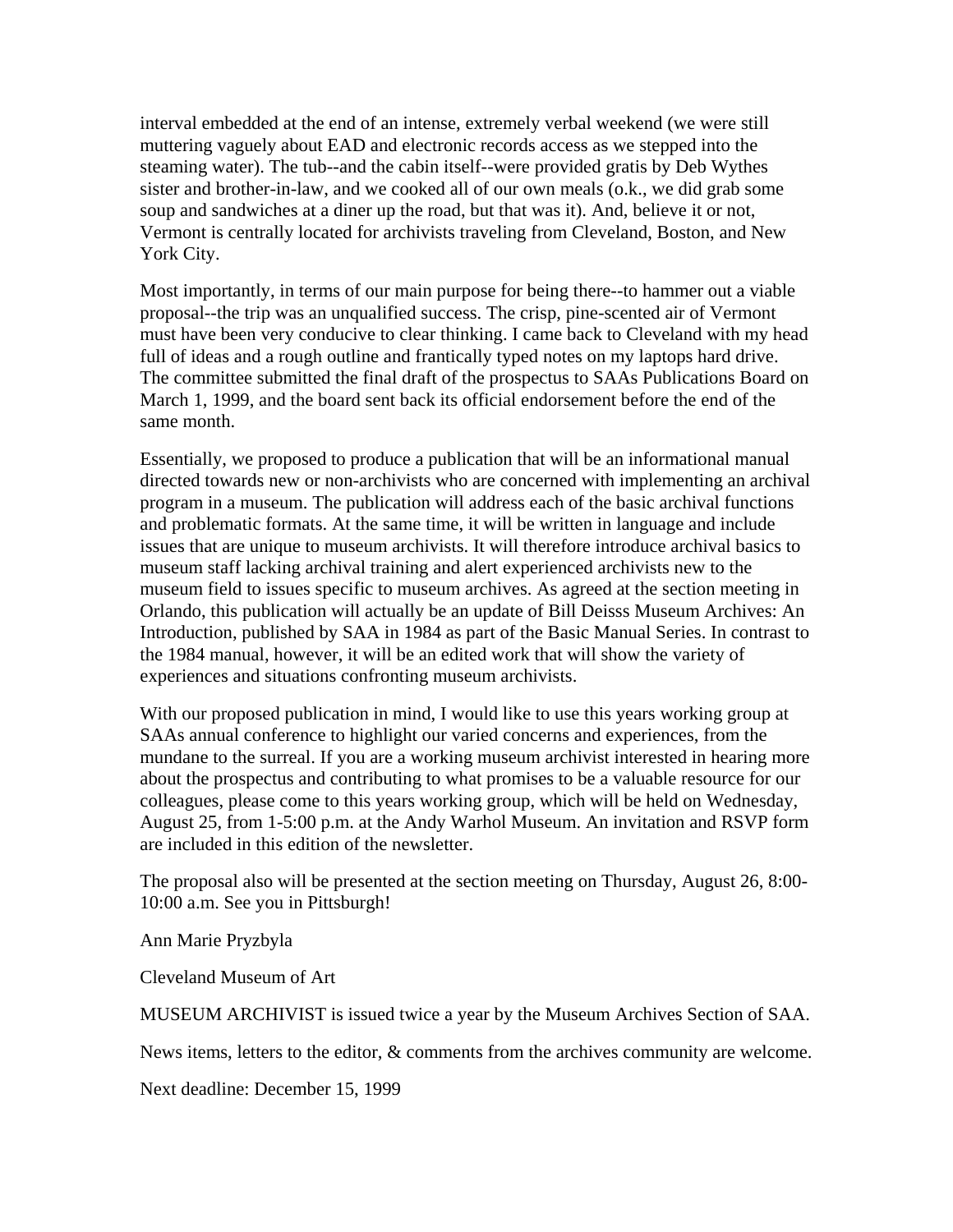Send submissions to Paula Stewart Chair&&&&&&&....&.Ann Marie Przybyla Cleveland Museum of Art 11150 East Blvd, Cleveland, OH 44106 216-421-7340 email: przybyla@cma-oh.org Recording Secretary.&&.....&&Laura Graedel Museum of Science and Industry  $57<sup>th</sup>$  St and Lake Shore Dr, Chicago, IL 60637-2093 773-684-9844; fax: 773-684-0026 email: laura.graedel@msichicago.org Editor...........................&&..&&.Paula Stewart Amon Carter Museum 3501 Camp Bowie, Ft Worth, TX 76107 817-738-1933 x267 email: paula.stewart@cartermuseum.org Newsletter Publisher.&&&......Bart Ryckbosch The Art Institute of Chicago 111 S Michigan Ave, Chicago, IL 60603 312-443-4777 email: bryckbos@artic.edu Program/Education&&&...&.&...Sarah Demb Peabody Museum of Archaeology & Ethnology Harvard University 11 Divinity Ave, Cambridge, MA 02138 617-496-2994; fax 617-495-7535 email: sdemb@fas.harvard.edu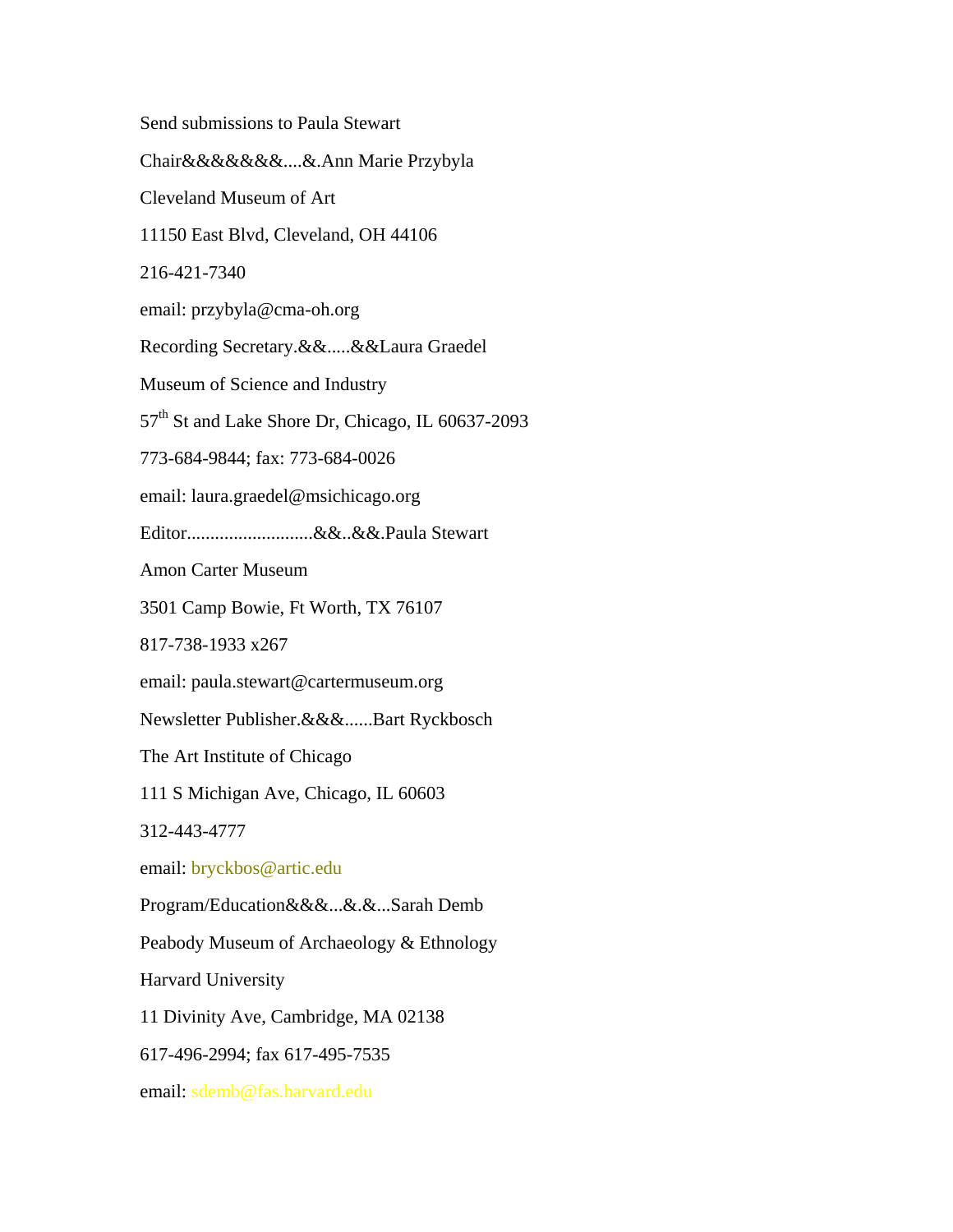## Additional contributors: Kristina S. Klepacz, Deborah Wythe

### SECTION BUSINESS

### From the Editor

Ive just completed a challenging six months. By the time you receive this newsletter, the Carter will have completed a move to a new locale where we will reside until the expansion project at our permanent location is complete. Needless to say, this project has taken most of my time, leaving very little to spare for the newsletter. However, as usual, section members contributions have produced another informative issue. The special focus articles on art restitution begin on page 5. This is a hot topic that raises some interesting issues for all museums.

This newsletter also boasts the efforts of our new assistant editors, Kristina S. Klepacz , Dayton Art Institute, and Sharon A. Pullen, Rockefeller Archive Center. My sincere thanks go out to Kristina and Sharon for providing invaluable assistance sending reminders and proofreading!

Paula Stewart

.

Amon Carter Museum

Join the Museum Archives Listserv by sending a message to . The message in the body of the email should read: subscribe SAAMUS-LIST [your email address]. To post a message to the listserv, send email to

## NEWS, NOTES, & ANNOUNCEMENTS

## Section Members Speak at Workshop

Sarah R. Demb (Peabody Museum Archives, Harvard University) and Donna Longo DiMichele (Mashantucket Pequot Archives & Special Collections) were on the faculty for Field Records at the Millennium: Managing Anthropological Records,given at the Heard Museum, Phoenix, AZ, May 3-5. Sarah presented a session on Informed Consent and Personal Papers. Donna spoke on the topic of When to Gather and Manage Sensitive Information and participated in a panel titled Special Issues of Project Records. The program was presented by the University of Nevada, Renos Heritage Resources Management Program, organized by the National Park Service (NPS) Museum Management Program, and sponsored by the NPS Cultural Resources Training Initiative. Workshop participants included museum staff, tribal cultural resource managers, and both archivists and anthropologists from the public and private sectors.

Archivist for Movius Papers Project Hired

Anthony Reed will be Project Archivist for the Hallam L. Movius Papers Processing Project at the Peabody Museum of Archaeology and Ethnology, Harvard University, June-August 1999. Anthony has been Project Archivist at the Chancery of the Catholic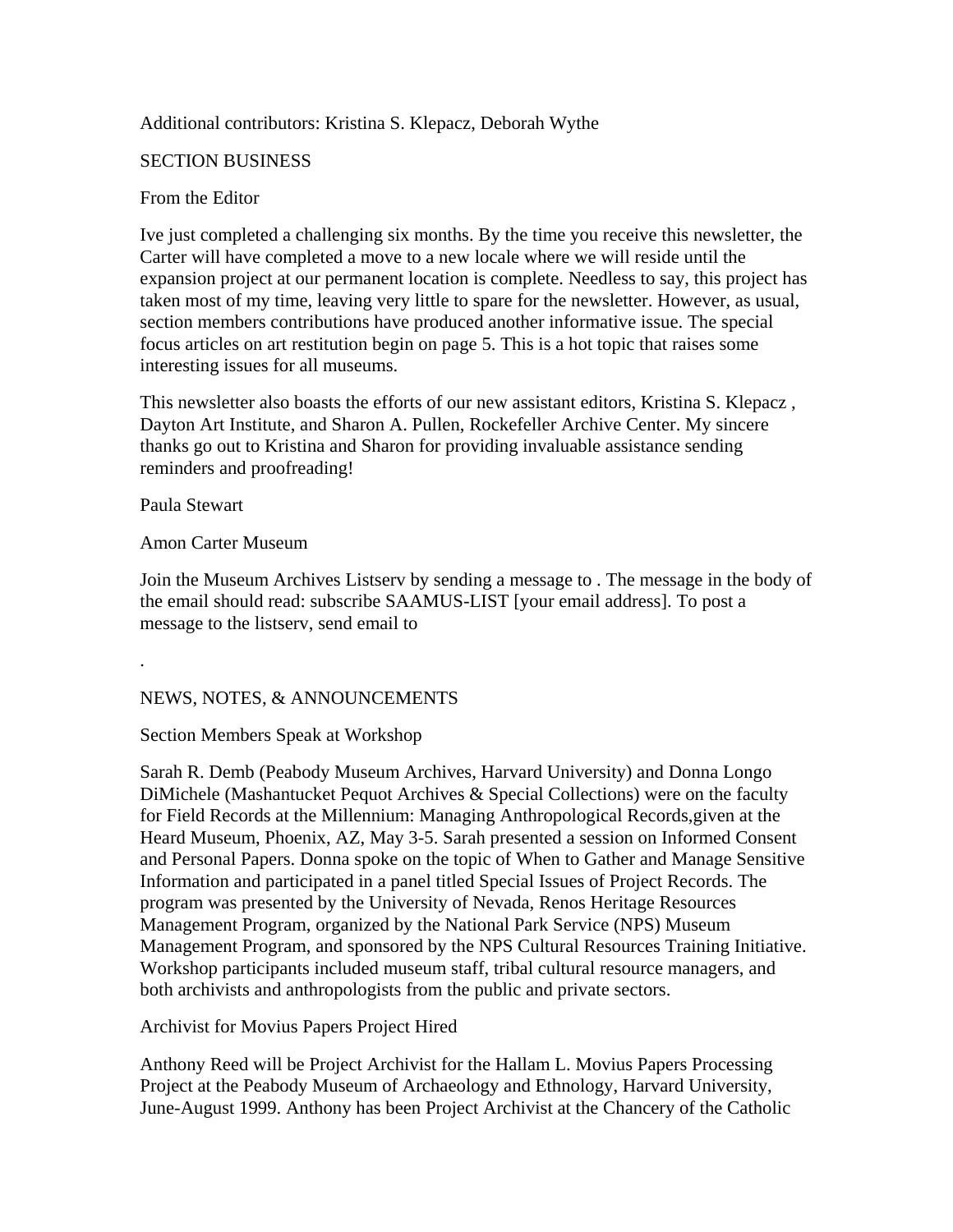Archdiocese of Seattle (WA), Microsoft Corporation (WA), the Pilgrim Monument and Provincetown Museum (MA), and Boston University. Most recently, he completed a yearlong project for the Town Clerk's Office in Burlington, MA. Anthony holds the BA in Women's Studies and Sociology from the University of California, Santa Barbara, and the MLS with a concentration in Archives Management from Simmons College in Boston. The Movius Papers Processing Project is funded by grant monies from the Wenner-Gren Foundation for Anthropological Research, the American School of Prehistoric Research, and the Peabody Museum.

Sarah R. Demb

Peabody Museum of Archaeology & Ethnology, Harvard University

#### REPORTS

The Dayton Art Institute Archives Program

The Dayton Art Institute has recently been awarded a National Historical Publications and Records Commission grant to help formalize our archival program. The timing is great for this project. The Art Institute celebrates its  $80<sup>th</sup>$  anniversary this year and has successfully completed a \$17 million renovation of its gallery and education spaces in 1997. With both the anniversary and renovation, there is a renewed interest in our history and a renewed commitment to the preservation of our records.

There have been several attempts to process and preserve the museums history. Beginning in 1978, an intern from Wright State Universitys Public History program processed materials and wrote finding aids for the collection. Although a great deal was accomplished during this time, the project was put on hold pending funding and appropriate allocation of space. This effort demonstrated the importance of preserving our permanent records, and documents began to be transferred to an archives room.

A renewed interest in the project came with a new director in 1992 and our  $75<sup>th</sup>$ anniversary. At this time, the museum librarian was charged with putting together a committee of staff members to make recommendations for the archival material. Upon this committees suggestion, records were moved into a more secure room.

Robert Smith, Head of the Wright State University Special Collections and Archives made two on-site visits to the Art Institute. He provided the museum with basic suggestions and an estimate on processing the backlog of materials. The importance of a retention schedule and guidelines was also stressed. A records survey of all departments in the museum was conducted in 1994/95 by an intern from the Wright State University Public History program. Guidelines were prepared which outline the documentation, management, life span and disposition of all records generated by the Art Institute.

More progress came in 1996/97. The librarian obtained funding for compact shelving and additional space for a permanent archival repository. Also, a library position was filled by an individual with an MA in Public History and experience in archival management.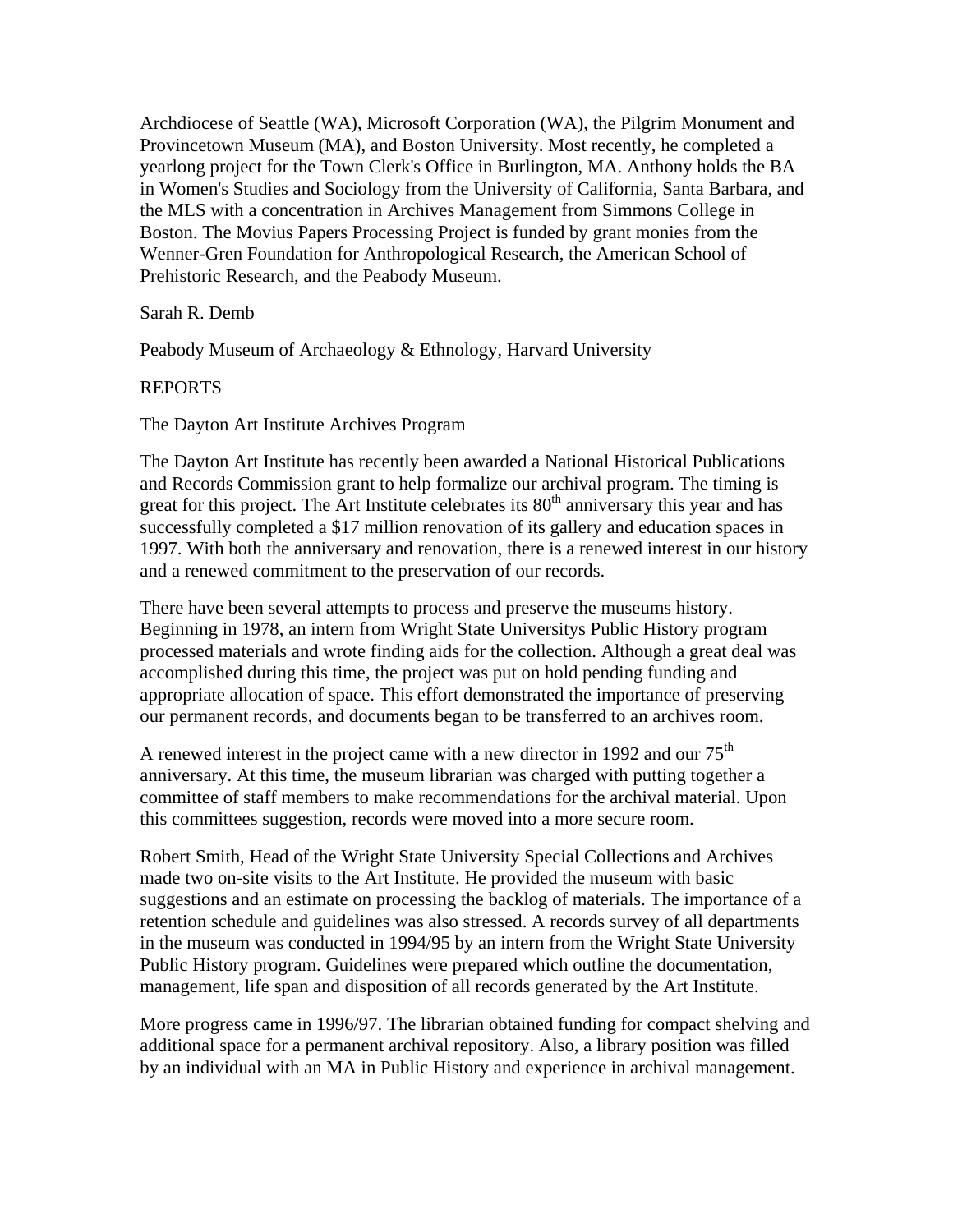In late 1998, the museum decided a further commitment to the archival program was necessary and a part-time archivist position was created.

The Art Institute Archives holds a variety of materials, in addition to our institutional records. There is a unique slide collection of stained glass windows that were photographed throughout Europe by Robert M. Metcalf. Metcalf was a stained glass artist, researcher, teacher, and author who was head of the Decorative Arts Department at the School of the Dayton Art Institute. Commissioned by Mrs. Harrie G. Carnell, Metcalf conducted a two-year study of European stained glass just prior to World War II in 1938 and 1939. He made a complete record of all the windows at Mont St. Michel, LeMans and Chartres, as well as others in France, Switzerland and Germany. Some windows were photographed as they were being removed in order to try to save them from anticipated wartime bombing.

Despite the fact that escalation of the war brought Metcalf home after only fourteen months, 14,000 35mm color slides were produced. The Art Institute is the only repository to own the entire collection. Given proper cataloging and conservation, this collection would be a tremendous asset to researchers in the field of stained glass art. One of our long-range projects is to make these slides available through the Art Institutes web site.

Other materials in our collection include records from The Circulating Gallery of the Dayton Art Institute, an art-lending program that attracted international attention, and materials from pictorialist photographer Jane Reece.

The NHPRC grant has enabled us to hire a temporary archivist to assist with processing our materials. This will help us establish physical and intellectual control over our permanent records through processing and the creation of accurate finding aids. We will also update and clearly outline all policies and procedures in a formal manual to insure consistency in the program. This is a truly exciting project for the Dayton Art Institute.

Kristina S. Klepacz

Dayton Art Institute

## PAPERS

Report of the Association of Art Museum Directors [AAMD] Task Force on the Spoliation of Art during the Nazi/World War II Era (1933-1945), June 4, 1998

AAMD Statement of Purpose: "The purpose of the AAMD is to aid its members in establishing and maintaining the highest professional standards for themselves and the museums they represent, thereby exerting leadership in increasing the contribution of art museums to society."

I. Statement of Principles

A. AAMD recognizes and deplores the unlawful confiscation of art that constituted one of the many horrors of the Holocaust and World War II.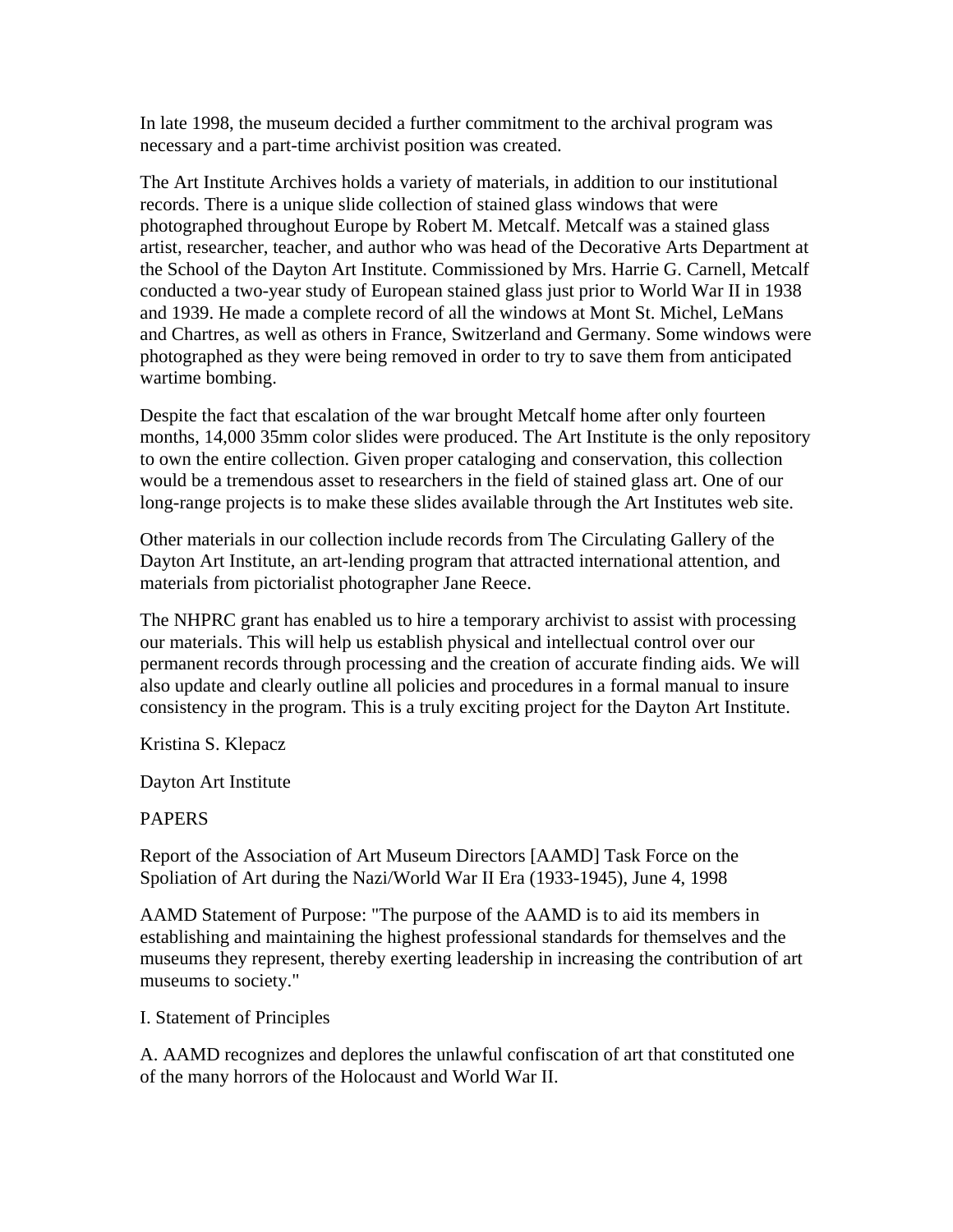B. American museums are proud of the role they, and members of their staffs, played during and after World War II, assisting with the preservation and restitution of hundreds of thousands of works of art through the U.S. Militarys Monuments, Fine Arts and Archives section.

C. AAMD reaffirms the commitment of its members to weigh, promptly and thoroughly, claims of title to specific works in their collections.

D. AAMD urges the prompt creation of mechanisms to coordinate full access to all documentation concerning this spoliation of art, especially newly available information. To this end, the AAMD encourages the creation of databases by third parties, essential to research in this area, which will aid in the identification of any works of art which were unlawfully confiscated and which of these were restituted. Such an effort will complement long-standing American museum policy of exhibiting, publishing and researching works of art in museum collections in order to make them widely available to scholars and to the general public. (See III. below.)

E. AAMD endorses a process of reviewing, reporting, and researching the issue of unlawfully confiscated art which respects the dignity of all parties and the complexity of the issue. Each claim presents a unique situation which must be thoroughly reviewed on a case-by-case basis.

# II. Guidelines

AAMD has developed the following guidelines to assist museums in resolving claims, reconciling the interests of individuals who were dispossessed of works of art or their heirs together with the fiduciary and legal obligations and responsibilities of art museums and their trustees to the public for whom they hold works of art in trust.

A. Research Regarding Existing Collections

1. As part of the standard research on each work of art in their collections, members of the AAMD, if they have not already done so, should begin immediately to review the provenance of works in their collections to attempt to ascertain whether any were unlawfully confiscated during the Nazi/World War II era and never restituted.

2. Member museums should search their own records thoroughly and, in addition, should take all reasonable steps to contact established archives, databases, art dealers, auction houses, donors, art historians and other scholars and researchers who may be able to provide Nazi/World War II era provenance information.

3. AAMD recognizes that research regarding Nazi/World War II era provenance may take years to complete, may be inconclusive and may require additional funding. The AAMD Art Issues Committee will address the matter of such research and how to facilitate it.

B. Future Gifts, Bequests, and Purchases

1. As part of the standard research on each work of art: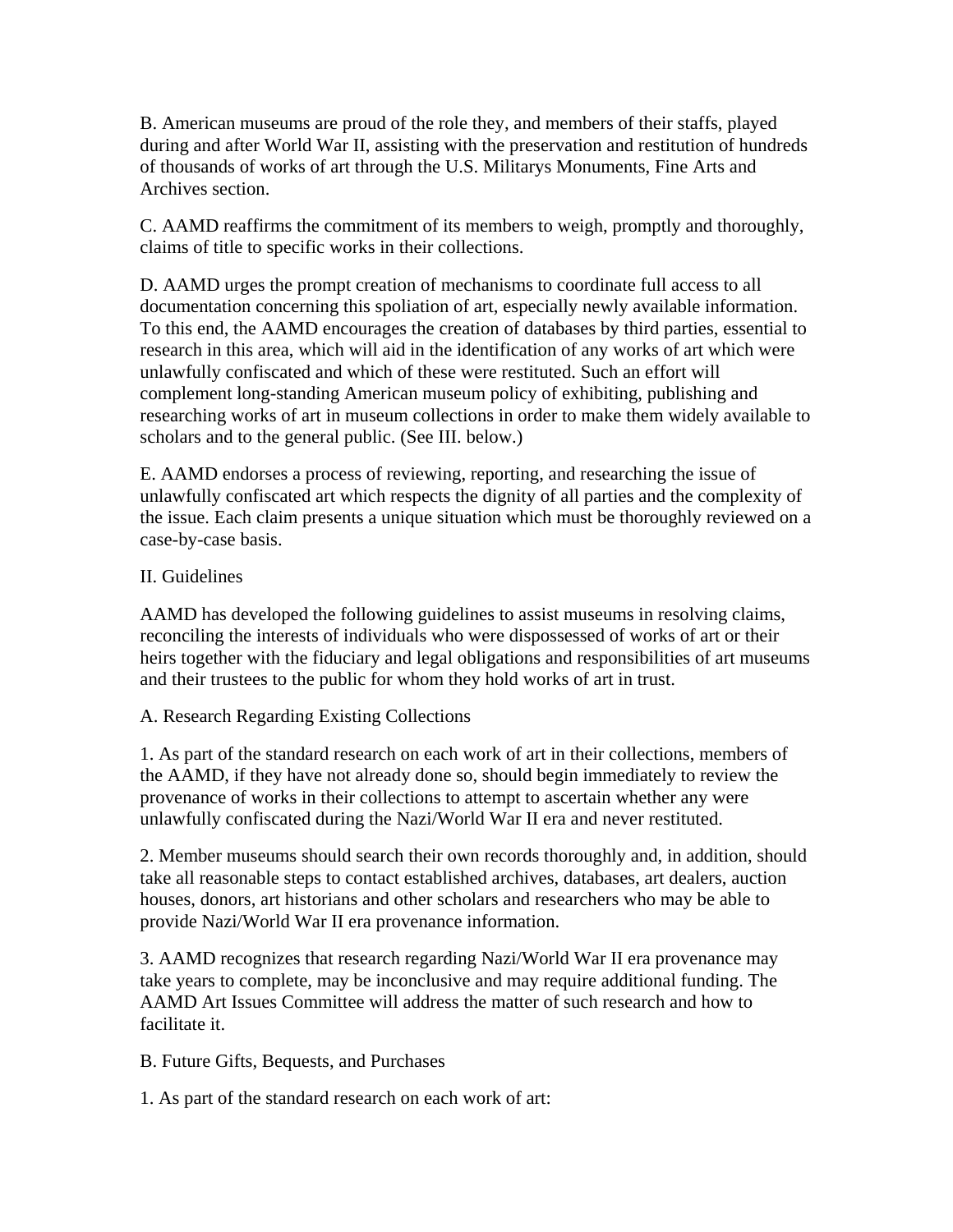(a) member museums should ask donors of works of art (or executors in the case of bequests) to provide as much provenance information as possible with regard to the Nazi/World War II era and

(b) member museums should ask sellers of works of art to provide as much provenance information as possible with regard to the Nazi/World War II era.

2. Where the Nazi/World War II era provenance is incomplete for a gift, bequest, or purchase, the museum should search available records and consult appropriate databases of unlawfully confiscated art (see III below).

(a) In the absence of evidence of unlawful confiscation, the work is presumed not to have been confiscated and the acquisition may proceed.

(b) If there is evidence of unlawful confiscation, and there is no evidence of restitution, the museum should not proceed to acquire the object and should take appropriate further action.

3. Consistent with current museum practice, member museums should publish, display or otherwise make accessible all recent gifts, bequests, and purchases thereby making them available for further research, examination and study.

4. When purchasing works of art, museums should seek representations and warranties from the seller that the seller has valid title and that the work of art is free from any claims.

C. Access to Museum Records

1. Member museums should facilitate access to the Nazi/World War II era provenance information of all works of art in their collections.

2. Although a linked database of all museum holdings throughout the United States does not exist at this time, individual museums are establishing web sites with collections information and others are making their holdings accessible through printed publications or archives. AAMD is exploring the linkage of existing sites which contain collection information so as to assist research.

D. Discovery of Unlawfully Confiscated Works of Art

1. If a member museum should determine that a work of art in its collection was illegally confiscated during the Nazi/World War II era and not restituted, the museum should make such information public.

2. In the event that a legitimate claimant comes forward, the museum should offer to resolve the matter in an equitable, appropriate, and mutually agreeable manner.

3. In the event that no legitimate claimant comes forward, the museum should acknowledge the history of the work of art on labels and publications referring to such a work.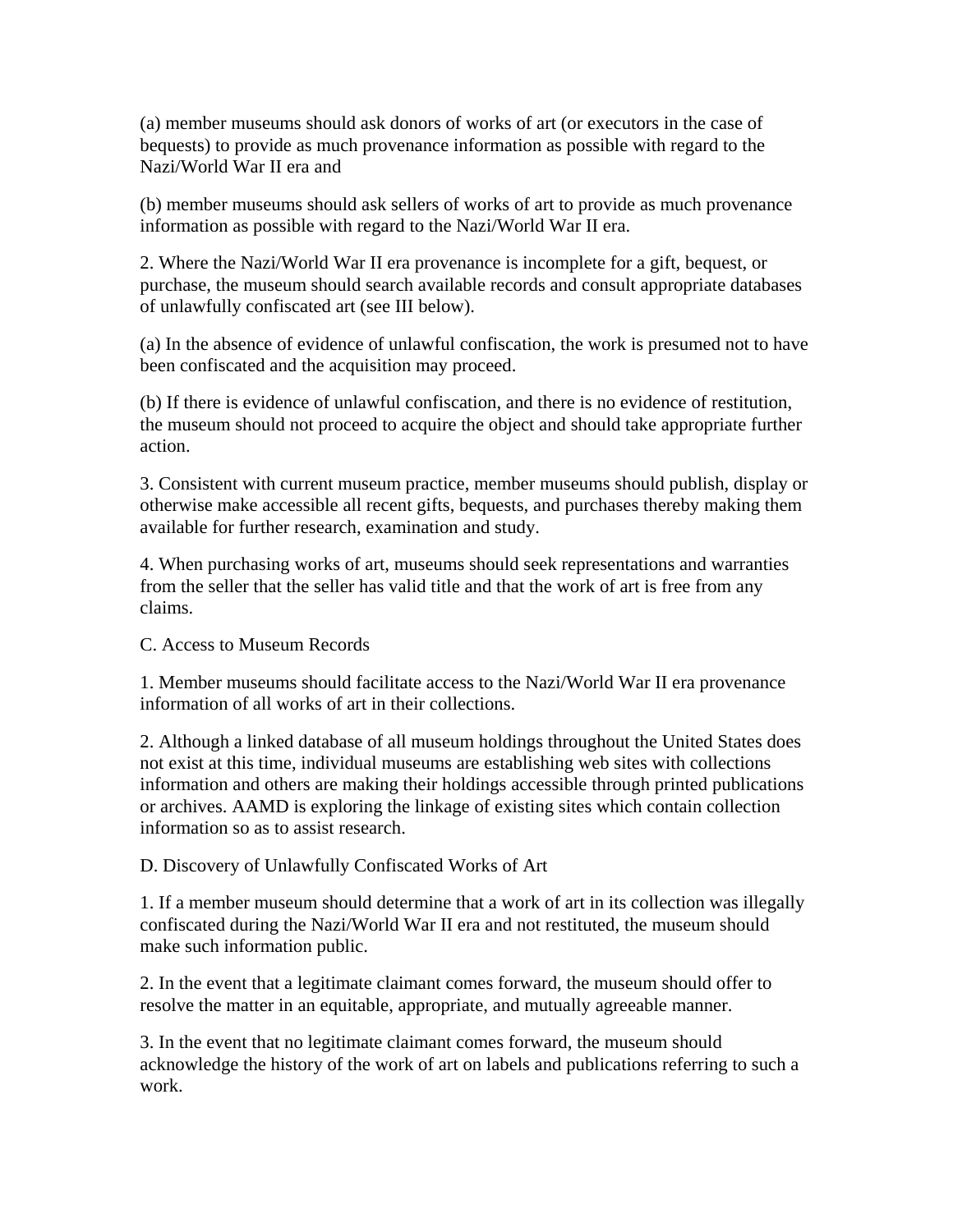E. Response to Claims Against the Museum

1. If a member museum receives a claim against a work of art in its collection related to an illegal confiscation during the Nazi/World War II era, it should seek to review such a claim promptly and thoroughly. The museum should request evidence of ownership from the claimant in order to assist in determining the provenance of the work of art.

2. If after working with the claimant to determine the provenance, a member museum should determine that a work of art in its collection was illegally confiscated during the Nazi/World War II era and not restituted, the museum should offer to resolve the matter in an equitable, appropriate, and mutually agreeable manner.

3. AAMD recommends that member museums consider using mediation wherever reasonably practical to help resolve claims regarding art illegally confiscated during the Nazi/World War II era and not restituted.

## F. Incoming Loans

1. In preparing for exhibitions, member museums should endeavor to review provenance information regarding incoming loans.

2. Member museums should not borrow works of art known to have been illegally confiscated during the Nazi/World War II era and not restituted unless the matter has been otherwise resolved (e.g., II.D.3 above).

III. Database Recommendations

A. As stated in I.D. (above), AAMD encourages the creation of databases by third parties, essential to research in this area. AAMD recommends that the databases being formed include the following information (not necessarily all in a single database):

1. claims and claimants

2. works of art illegally confiscated during the Nazi/World War II era

3. works of art later restituted

B. AAMD suggests that the entity or entities creating databases establish professional advisory boards that could provide insight on the needs of various users of the database. AAMD encourages member museums to participate in the work of such boards.

# Recordkeeping in Museums

This paper was presented during the Archival Sources for Researching Holocaust-Era Looted Art panel at the Holocaust-Era Assets Symposium sponsored by the National Archives & Records Administration, December 4, 1998. Other papers may be found at .

Greg Bradsher asked me to participate in today's panel as a representative of the Museum Archives Section of the Society of American Archivists. I was chair of the Section in 1997-98, when I first heard Greg speak about the efforts here at the National Archives to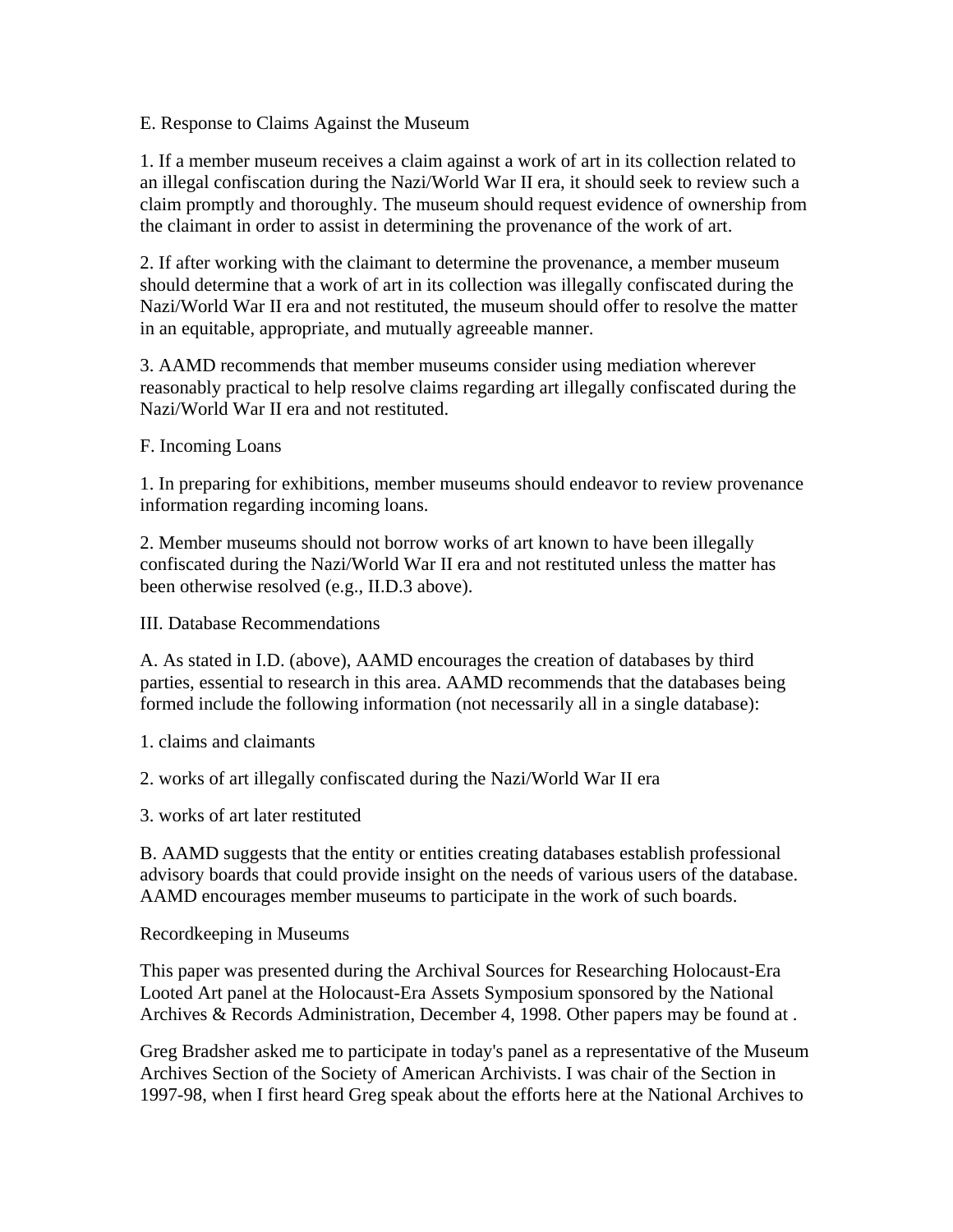assist researchers working on Holocaust-era assets. It was immediately clear that the Section had a role to play in the process. Museum archivists would be intimately involved in the search for lost works of art and we needed to get up to speed quickly. In that interest, the Section invited representatives from the Commission for Art Recovery and the Holocaust Art Restitution Project to participate in our working group at the 1998 SAA annual meeting. Evie Joselow and Marc Masurovsky represented those organizations, joining twelve museum archivists and NARA's Greg Bradsher to discuss what researchers need and how best we can work together.

The clearest outcome of our working group was realizing that without a clear understanding of what information is held by museums, in which departments, and under whose control, research efforts will be seriously hampered. My focus today, therefore, will be on record keeping in museums, in hope of smoothing your paths to the information you need. I will also try to suggest some ideas for using museum records to trace works of art that are not in museum collections.

The most critical issue to understand in museums is that some permanent or archival records are also permanently active and may well never physically reside in the archives. When a work of art is accepted into the permanent collection, a body of records is created: these records will be consulted, revised, and added to as long as the object remains in the collection. Documents in the permanent record of a museum object may include donor agreements; accession forms; trustee approvals; cataloging data; releases and receipts; conservation reports; letters from the artist, donor or vendor; research, exhibition and publication history; and installation data. If it were as simple as this--a single "case file" on each work of art--your job would be easy. It is very likely a core file with basic data will exist, but it is also likely that other information about that object may also be found elsewhere in the museum. In order to find all the records -- one of which may contain that one crucial bit of information that you need -- you need to first understand the functions of several museum departments and find a way to gain access to records in some or all of them.

The second issue first: you will need a guide--who should you call? Some museums will probably be establishing an office or task force to deal with Holocaust-era assets issues; if one exists, that is obviously where you will start. If such a body is not in place, I would maintain that the museum archivist may well be your best contact. Most museum archivists manage institutional archives and are involved in managing both active and inactive records. The museum archives may not have the records that you need, but we have probably surveyed all records in the museum and know what is where and whom to call. Think of us as "Info central."

After some of this morning's questions, I think it's important to add some comments about open access to my presentation. My experience as a researcher in both the U.S. and Europe is that U.S. archives are much more likely to be both open and to be consistent in their access policies, especially if a professional archivist is in charge. In museums, the degree of openness may vary, depending on whether the institution is public or private, but you should expect and receive equitable treatment from any professional archivist.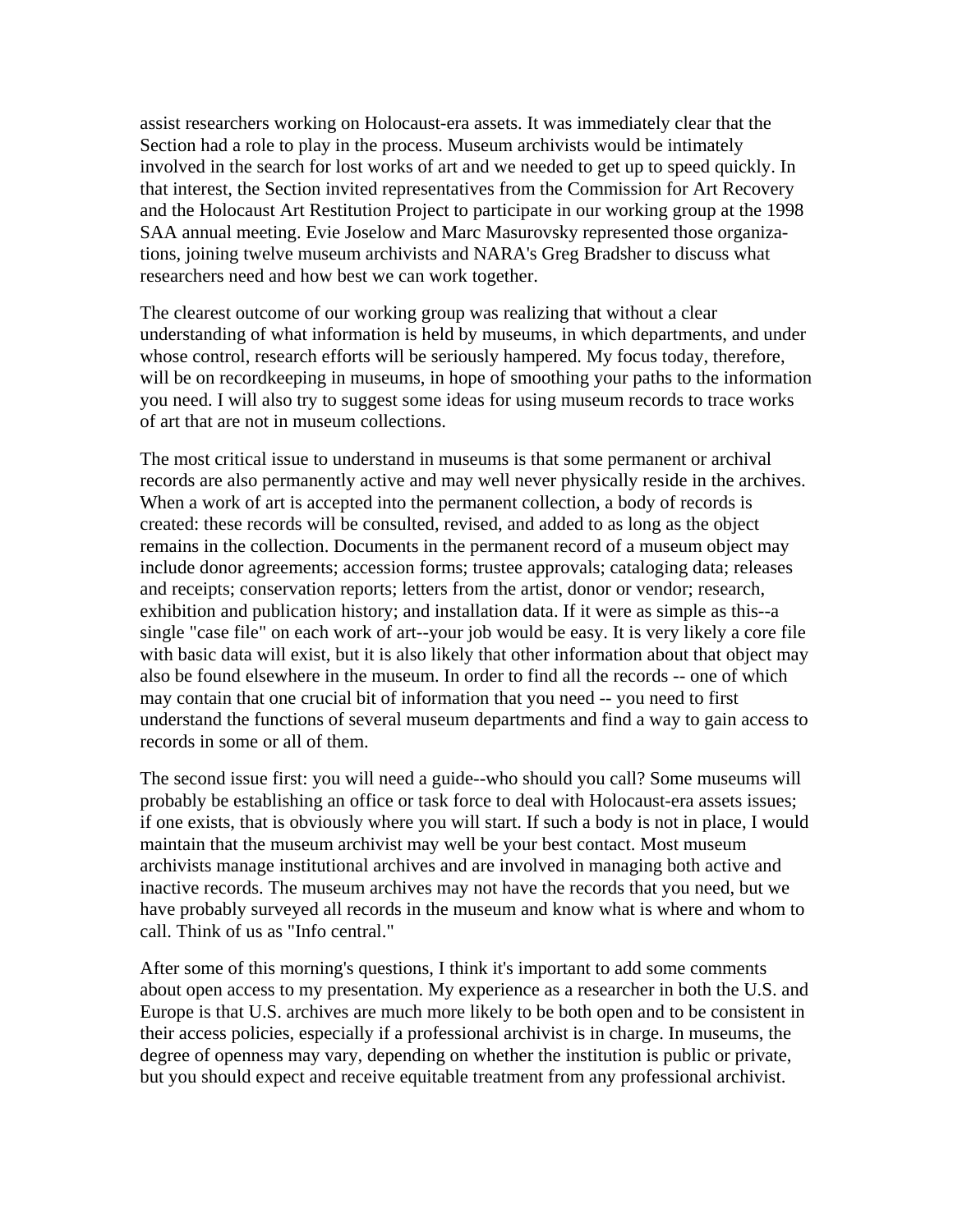You can find out whether a museum has an archivist by simply calling, or you can check in the Official Museum Directory of the American Association of Museums, or contact the Society of American Archivists, which has a website at . The Museum Archives Section newsletter is available online in the Resources section of the Canadian Heritage Information Network's website at . There has been a strong museum archives initiative, in the last fifteen or so years, supported by the National Historical Publications and Records Commission, and I would venture that many, if not most, sizable art museums now have an archival program.

As you begin to approach museums, it is important to keep in mind that the Association of Art Museum Directors calls for members to "facilitate access to provenance information on works of art in their collections." Finding the information may be laborious--as most archival research is--but the will to cooperate is in place. I have found that provenance questions are just about the most difficult queries that I handle in the archives of the Brooklyn Museum of Art. First, you are searching for information about the object prior to its presence in the museum; if the curators did not inquire, it probably was not volunteered and will not be in the files. Second, any information on file may be found in a variety of places in the archives. For a Print Department project a few years ago, I created a worksheet that identified fifteen possible sources to check for each object. We will all have to hone our detective skills.

What kind of information do you need to approach a museum to do research on an object? As in most research efforts, the more, and the more specific, the better. If you are interested in an object that you know or suspect is in the museum collection, it is important to know the artist and title and the year when it was acquired. It is helpful to provide the archivist with any names that may be connected with the work of art, since works are occasionally donated or sold through a third party. How can you find this information?

It would, of course, be helpful if museum collections were all documented in databases and on the Internet so that you could do some of the legwork before approaching a particular museum. Unfortunately, the path to automating museum collections has been a long and winding one, and many collections databases are still in the early stages of being built. You may be able to find some published collection catalogs--even if outdated--and should be able to research parts of a particular museum's collection by consulting the catalogs of retrospective or topical exhibitions. This preliminary library work is essential and will save time in the long run.

In some museums, an accession file may contain core information about an object--when and how it was acquired, from whom, any restrictions on the acquisition, conservation, exhibition and publication history, and provenance. This would be the ideal situation for researchers of looted Holocaust-era art. However, even if such a file exists, you should not assume that it contains all the information about an object.

Several job functions in museums deal with works of art; these functions may be performed in different departments, or, in smaller museums, by a single individual. Each results in different types of records, which may remain in the office or be transferred to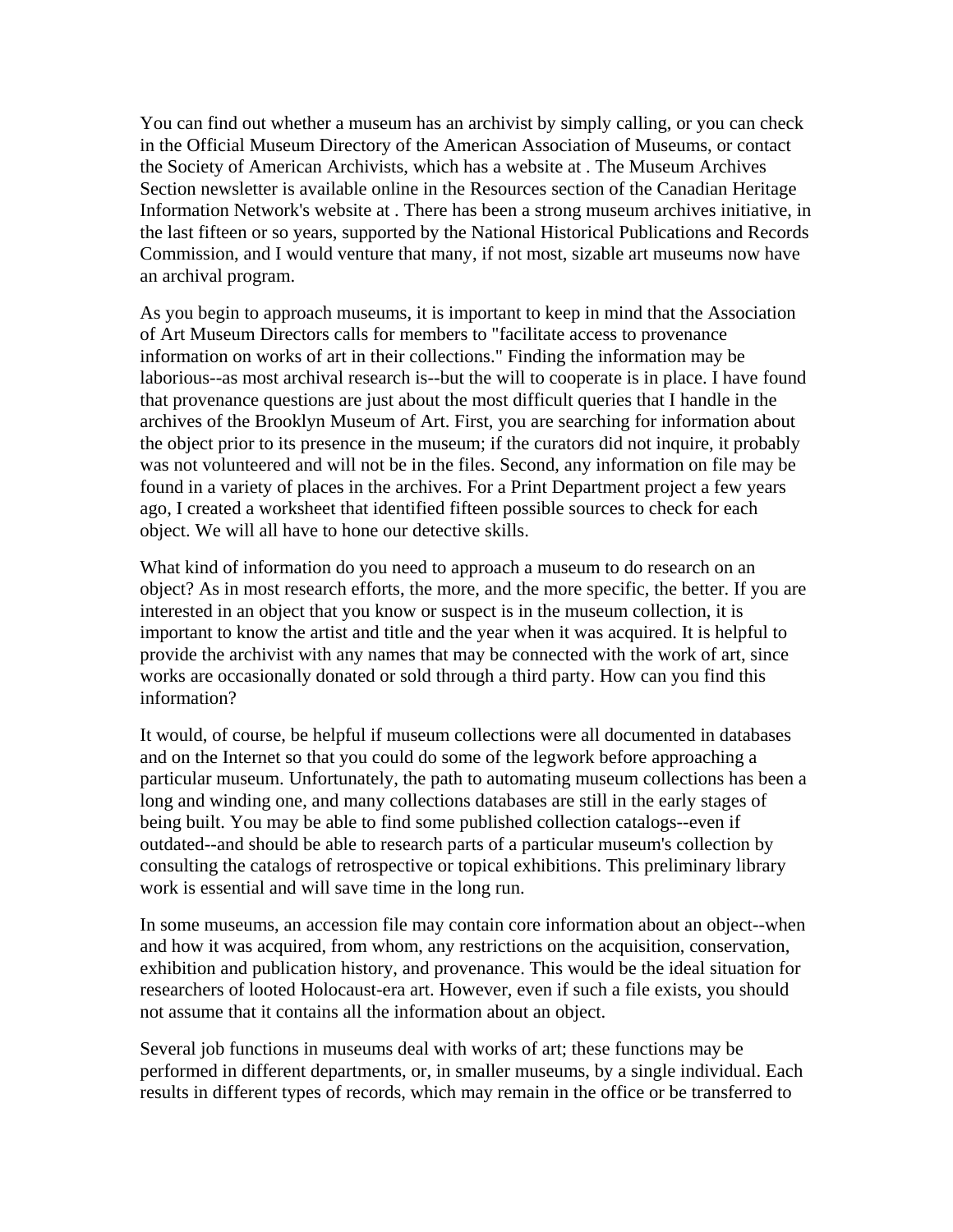the museum archives. Each museum will divide the work pie slightly differently, so doing effective research will require that you gain an understanding of the particular museum.

Curators select and acquire works of art, do research on them, and create exhibitions and installations. They may well be the caretakers of accession files on objects, but additional information is likely to be found in other record series. Curatorial files often contain correspondence with donors and vendors about works offered as gifts, for purchase, or in exchange. These records may be as simple as a two-line letter offering or accepting an object, but may also contain extensive background on the work. Unfortunately, in my experience, the former is more likely than the latter. Often, a curator develops a longterm relationship with an individual or a dealer, so that information about a particular transaction may be found some time before it actually occurs and may be followed up years later. The museum in question may not have purchased the object in question, but another museum may have. Since this correspondence does not deal directly with the acquisition of a specific object, it may never find its way into the accession file. It may be filed under the donor or dealer's name, within general correspondence, in a category such as "objects offered," or even under the country and city within a geographical correspondence series.

Some of the most important work that curators do happens in conjunction with an exhibition or the publication of a catalog. At that time, they focus on research about the objects and may seek information from a variety of sources inside and outside of the institution. The results of the research may be published in the exhibition or collection catalog, or they may remain as notes in the files of that project. As a result, some of your most important work must be done first in the museum library, finding and studying these publications and then approaching the archivist to see if there are any working files with further information.

In a similar method of following the information trail, you may want to follow up on the exhibition record of a work of art, which you will find in the work's core record. When an object is loaned to another institution, the curator at that museum may do in depth research that will reveal important details of its provenance.

Executive administration often overlaps curatorial functions somewhat, in the areas of donor contact and acquisition approval. The acquisition process always includes some level of approval by the museum director or trustees. In many cases, the curator must present an argument for acquiring the work, including an analysis of its importance and perhaps some history. Sometimes these presentations are in writing, sometimes not. It is worth inquiring. Legal records, such as bequest, donation, and legal action files, may reside in executive or legal counsel offices and can provide valuable information on ownership.

The museum Registrar is responsible for recording or registering an object whenever it enters or leaves the museum and for the physical handling of the objects as they move into, within, and outside of the museum. The registrar's office assigns each object a unique accession number, facilitating management of the collection.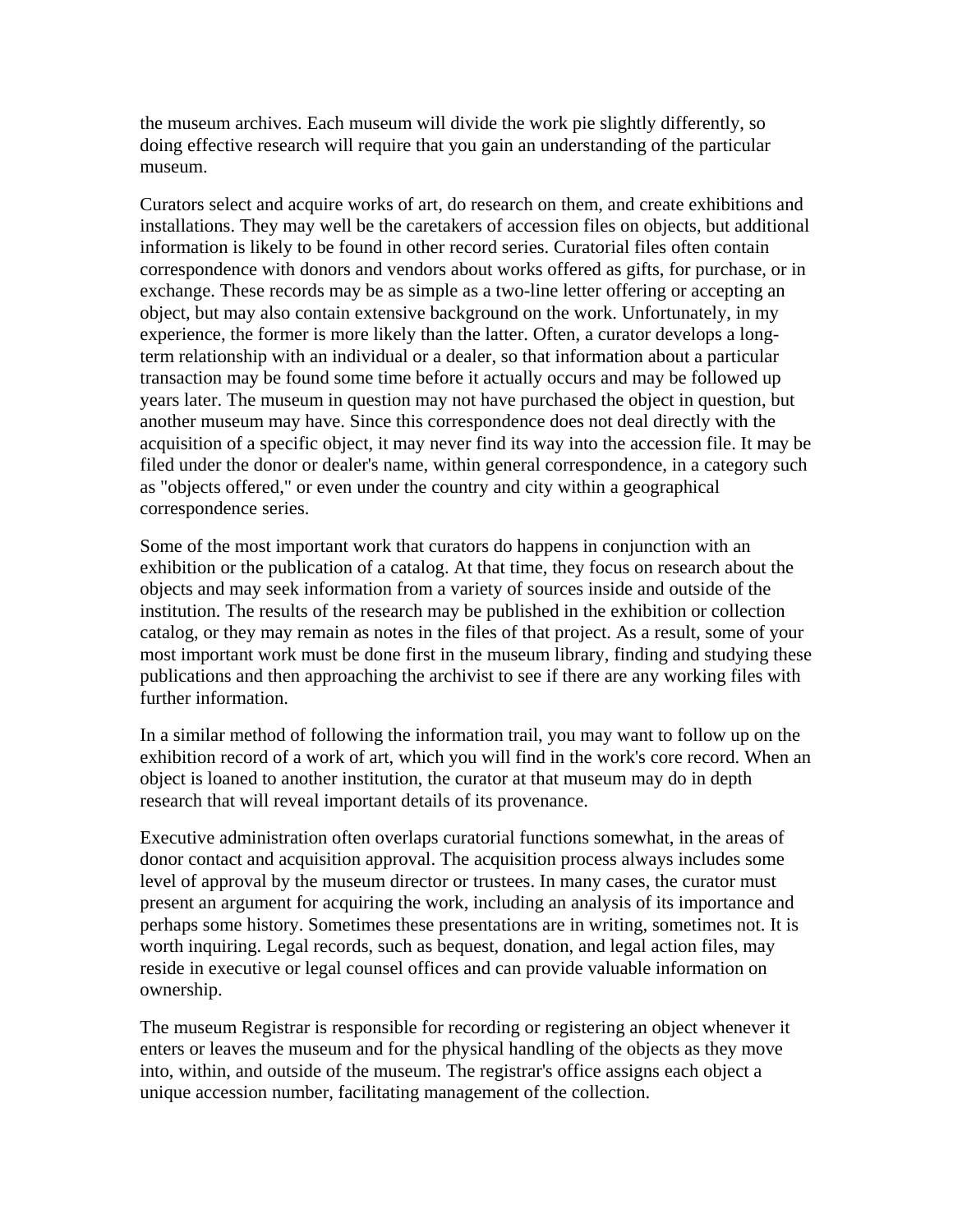Core accession records may well reside with the Registrar instead of the curator, depending on the organizational structure of the museum. Formal cataloging or description of the objects in a collection requires a joint effort between curatorial and registrar's departments; the information may be managed by either department or by a separate catalog department.

Registrarial records include deeds of gift or purchase receipts, incoming and outgoing loan forms, formal acquisition records such as trustee approvals, exhibition loan records, insurance records. These records will provide crucial data on the owner of a work at the time of accession; they may also, however, reveal earlier ownership, if a work of art was loaned to the institution at an earlier date. This is not uncommon: curators are often aware of works long before they acquire them and may well have borrowed them for examination or inclusion in an exhibition.

The collections management function involves maintaining identification and location information and managing daily movements of the objects within the building. This function may be carried out by a separate department or may be part of either the curatorial or registrar's offices. While it is not likely that collections managers will have records documenting the provenance of an object, they may well be responsible for the museum's collections database and as such a valuable resource for quickly determining an object's acquisition date and donor or vendor; they may also be able to perform broad searches to create lists of objects acquired during a particular time period or from a particular dealer.

Just as the collections management function may reside in various places in the institution's organizational structure, other functions may be divided or combined. In some museums, a separate exhibitions department handles that function. Curatorial responsibilities are divided by medium, period, or geographical area. Photographs of a work of art may be found in curatorial or registrar's files, or they may fall under a photography studio or rights and reproductions division. In order to find what you need, you have to know where to look and where best to look first. The archivist may be your best guide in understanding all of the interactions.

Any or all of the records described above may reside in the museum archives. However, it is most likely that basic information about objects is maintained in active offices, but that backup information may be found by searching through inactive correspondence and exhibition files in the archives.

What other museum resources might be helpful in tracking objects that are not in the museum's collections? The most important one that comes to mind is exhibitions. Most museum exhibitions contain a mixture of objects in the collection and objects on loan. If a work is important, it may have been loaned to several museums over a period of decades. The published catalogs of these shows will reveal a timeline of ownership. If the work is listed as "anonymous loan," you may find it more difficult to establish ownership, since owner identification is considered restricted in such cases. Most museums will have a procedure in place to deal with such requests.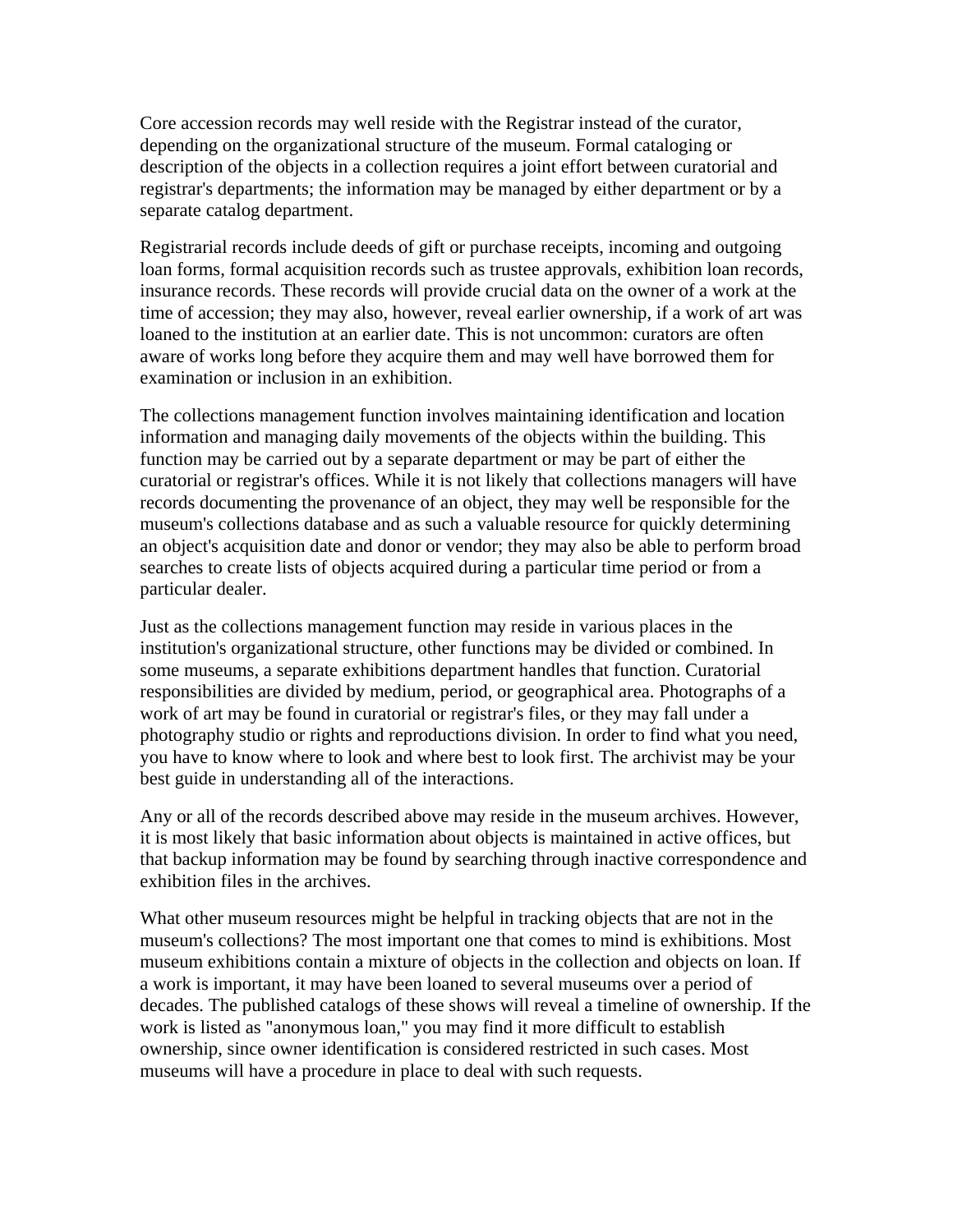How to find exhibition data? Some museums and art organizations have published union catalogs of exhibition series; others have created or are creating databases for easy access to exhibition checklists.

The one thing that is common to all of the information and approaches that I have described is the need to focus on a particular work of art. Access to curatorial and registrar's record is generally by artist, date of acquisition, and (possibly) donor or vendor. If you are looking at a specific work, this may be sufficient. If you are looking for all transactions involving a specific dealer, it may be doable, although you would miss some in which a donor bought from a vendor and immediately donated the work to the museum. If you are trying to trace a specific collection that was broken up, the task is Herculean. While the provenance information may be in the object record, it will probably not be traced in any of the registrar's indexes. Collection databases may or may not be advanced enough to help.

Which brings me to my final topic: the two different approaches of HARP and the Commission for Art Recovery, as I understand them from our Section working group in Orlando. HARP is gathering any and all information about looted art, to be placed in a database. The Commission for Art Recovery is assisting claimants searching for specific works of art. The latter is easier for museum archivists to deal with, with one problem: my under-standing is that the actual list of claims is restricted. We are therefore limited to helping if staff approach us, rather than being able to review the list and make a quick search to see if we might have any information that could help, directly or indirectly. The HARP approach is extremely broad and, once the database is constructed, may provide a useful resource. However, gathering information for the database will require a significant amount of fieldwork. Besides the cost of a traditional directory, the speed with which it would go out of date made the idea of doing an online directory seem very reasonable.

In one of those conference-inspired fits of cooperation and optimism, I actually volunteered to take on this project and see if I could either convince my administration to host the directory on their web page or find another location that would host the project. Sally Brazil of the Frick Art Reference Library graciously volunteered to help with this project, and I left Orlando certain this would take no time at all.

The first step - finding a host site - actually was quite simple. I presented the idea to Milwaukee Public Museum Administration and to the Information Services Department (the keepers of the MPM Web site), and everybody said yes, great idea. Then things slowed due to the usual reasons. By mid-March, though, after consultation with Sally and with Section Chair Ann Marie Przybyla, a message with a form to return was distributed via the Archives and Museum Archives Listservs.

Over the next six weeks, I received 30 completed forms. I had hoped to have something together by now, but we're in the midst of conducting a collection analysis as the first step in updating MPM's Collections Policy. (You know you've worked someplace too long when you wind up on the second or third editions of a collections policy.)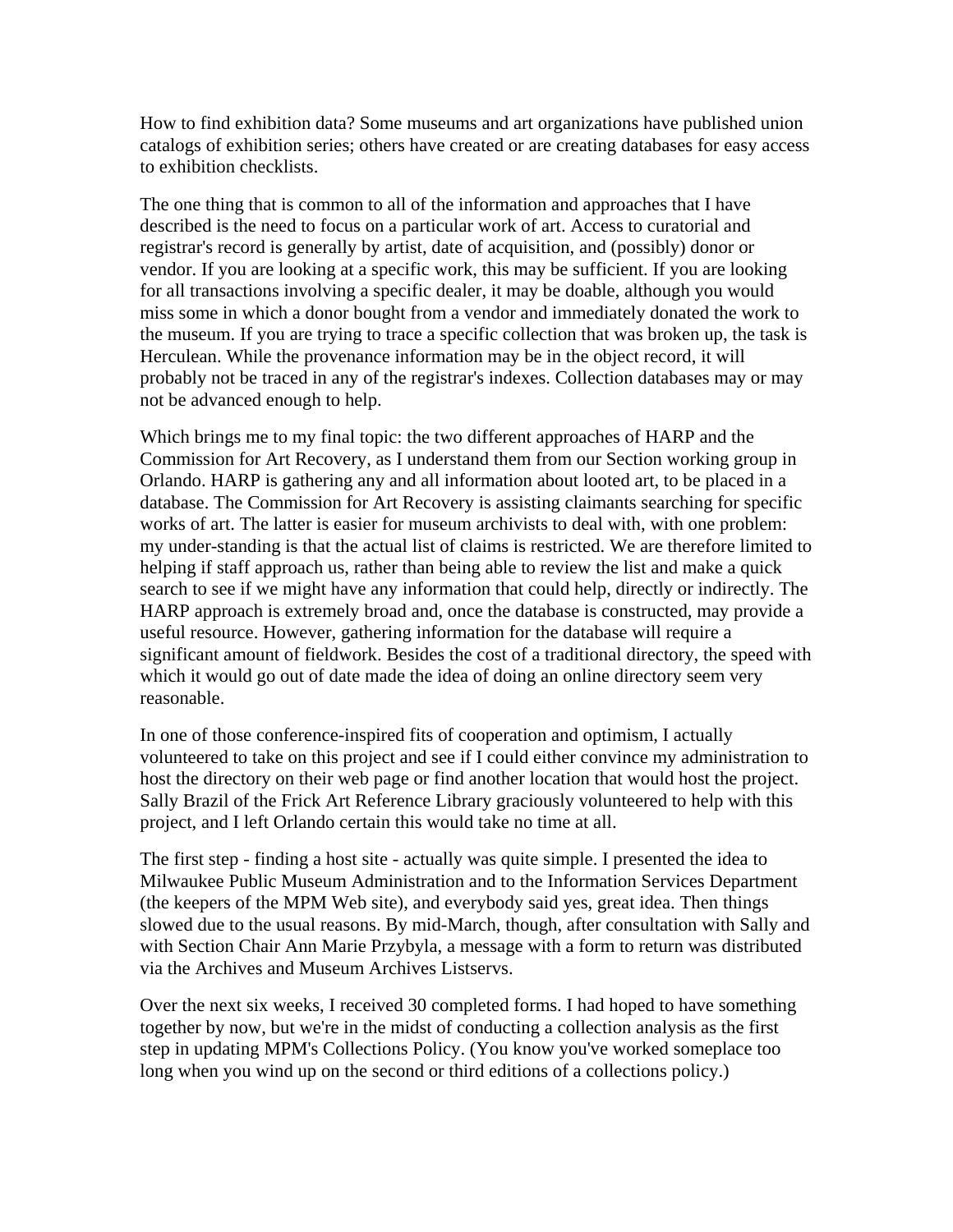Currently I am editing the entries I received for consistency. I've been giving myself a crash course in HTML, and, with the assistance of my computer-savvy teenage son, I expect to turn over a file that IS can mount on the MPM Web page in the next few weeks. As soon as the file is available, I'll ask the institutions that submitted entries to review their information. Then we will make the web page public and encourage additional entries since there are a lot more than 30 museums represented among the Section's membership. Our intention is to include as many museum archives as possible from around the world in order to make this directory truly useful for researchers, archivists, and museum professionals.

If you do not subscribe to either Archives List or SAA-MUS List and would like to receive a form to fill out and return via email, email me and I'll get the form to you. I currently cannot accept handwritten or typed forms, because I don't have any staff to spare to do the data entry this would require. Perhaps this will change by the time of the next newsletter -- if so I'll include a form in there that can be copied and mailed back.

Once I'm over the learning curve, I will train the volunteers and work-study employees here at the MPM Library and Archives, and they can help with the editing and formatting work so things will progress much more quickly in the future. Besides an additional posting to Archives and SAA-MUS listservs, NHColl and Museum List are among places where more participation will be sought. Once the directory is up and running, there will be a lot of interest in participating.

Please feel free to contact me at 414-278-2730 or  $\frac{\sin(\omega m)}{m}$  edu > or.

Judy Turner

Milwaukee Public Museum

WPAIR Report and Invitation

The Women's Professional Archival Issues Roundtable (WPAIR) held its first meeting on September 3, 1998. The twenty-five individuals present accepted, with minor revisions, the bylaws that the Committee on the Status of Women had developed prior to its dissolution.

Once the roundtable was officially formed, a five member Steering Committee was elected:

Lucinda Manning, American Federation of Teachers (New York); Tanya Zanish-Belcher, Iowa State University; Jill Jackson, University of Texas at San Antonio; Katherine Fleming, University of Charleston (South Carolina); and Debbie King, Chicago Historical Society (Illinois). The elected co-chairs were Cristina Favretto, Duke University (North Carolina), and Judy Turner, Milwaukee Public Museum (Wisconsin).

Roundtable activity during 1998-99 included communicating between meetings via an email list, planning for the roundtable's meeting at the 1999 Annual Conference, participating in the SAA Navigator Program, exploring joint activities with the Women's Caucus, planning for a reception at SAA 2000 to recognize the contributions of the